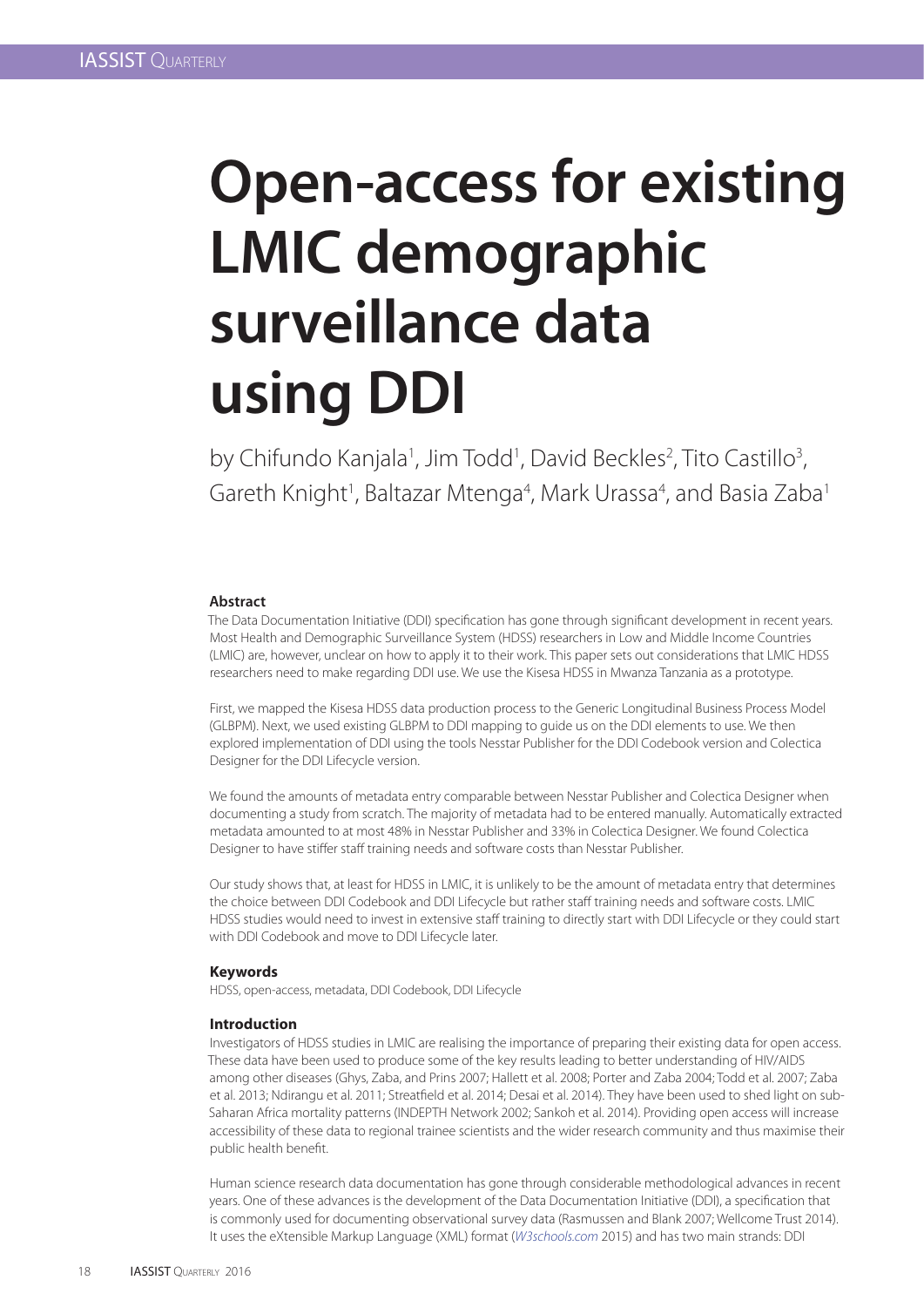Codebook, originally called DDI 2, and DDI Lifecycle, originally called DDI 3. DDI Codebook is the simpler of the two and aims to describe a dataset in terms of its structure, contents and layout – a compilation of facts about a dataset mainly for archiving purposes. It has been used worldwide including in LMIC through the International Household Survey Network (IHSN) and the World Bank (International Household Survey Network 2013). The IHSN implementation of DDI Codebook was done using DDI-compliant software for metadata management called Nesstar Publisher (Digital Curation Centre 2013). Once data have been documented in Nesstar Publisher, the resulting documentation can be presented in various forms including PDF versions of the codebook and cataloguing of the data in webbased catalogues. A commercial data repository and catalogue created by Nesstar called Nesstar Server could be used. Alternatively open source software called National Data Archive can also catalogue data and DDI-compliant metadata. NADA was designed by the World Bank and the IHSN to facilitate archiving and sharing their national data (International Household Survey Network 2016).

DDI Lifecycle was developed from the premise that a dataset is an embodiment of a process that produced it, thus, it uses the data life cycle (Figure 1) as its conceptual model. It comprises modules which are packages of metadata each roughly corresponding to a stage in the data life cycle. There is one related to study conceptualisation, another related to data collection, another catering for archiving and so on. DDI Codebook metadata are still present in DDI Lifecycle and are spread throughout its modular structure. It also captures metadata that describe associations between groups of studies. A number of tools for implementing DDI Lifecycle are available. These include Colectica Designer, Questasy (de Bruijne and Amin 2009; de Vet 2013), DDI on Rails (Hebing 2015), DDA DDI Editor (Jensen 2012) among others produced at the Gesis Leibniz Institute for Social Sciences in Germany (*http://www.gesis.org/en/institute/*) and the North American Metadata Technology (*http://www.mtna.us/*). We used Colectica Designer because when we started the documentation work it was one of the few available DDI Lifecycle tools offering the most flexibility to meet our needs.



Closely related to the DDI Lifecycle is the Generic Longitudinal Business Process Model (GLBPM), which outlines steps taken in the process of producing longitudinal data for social and human sciences. The GLBPM is shown in Figure 2. Mapping an organisation's data production process to the GLBPM can determine what metadata to record at each step of data production since GLBPM has been mapped to DDI Lifecycle (Barkow et al. 2013).

The LMIC HDSS studies have generally used metadata standards at the research network level as shown by the example of the INDEPTH Network data repository (INDEPTH Network 2013a). To the best of our knowledge, only a few individual HDSS studies, among them, the Africa Centre for Population Health (Africa Centre for Population Health 2015) and African Population and Health Research Center (African Population and Health Research Center 2015) have used DDI. For sites not using DDI, this has led to the documentation of a small subset of all the data that the studies generate, in many cases, less than 20% of the variables on which a typical HDSS collects data. This means that the strengths and limitations of the data are not properly understood by secondary users, making it hard for them to interpret their analyses.

To demonstrate the use of the DDI metadata standard to document 'legacy' data, we applied it to the existing Kisesa HDSS data. This task required consideration of the metadata editors to use, the amount of documentation needed when using DDI Codebook and DDI Lifecycle, staff training needs and approximate software costs.

## **Study settings and methods**

## *Study settings*

The TAZAMA project within the National Institute for Medical Research, Mwanza Tanzania runs the Kisesa open cohort study. It has been described in detail previously (Marston et al. 2012; Kishamawe et al. 2015; Urassa et al. 2001). The backbone of the Kisesa study is its HDSS. The population in the study area had grown to over 35,000 by 2014 (Kishamawe et al. 2015) from about 19,000 in 1994. Follow-up data collection rounds have been done at roughly six-month intervals recording new births, migrations and deaths. In addition, marriages, pregnancies and education are recorded. Paper questionnaires were used for data collection until round 25. Since round 26, HDSS data are collected electronically using Portable Digital Assistants and CSPro applications. While the Kisesa study runs other studies including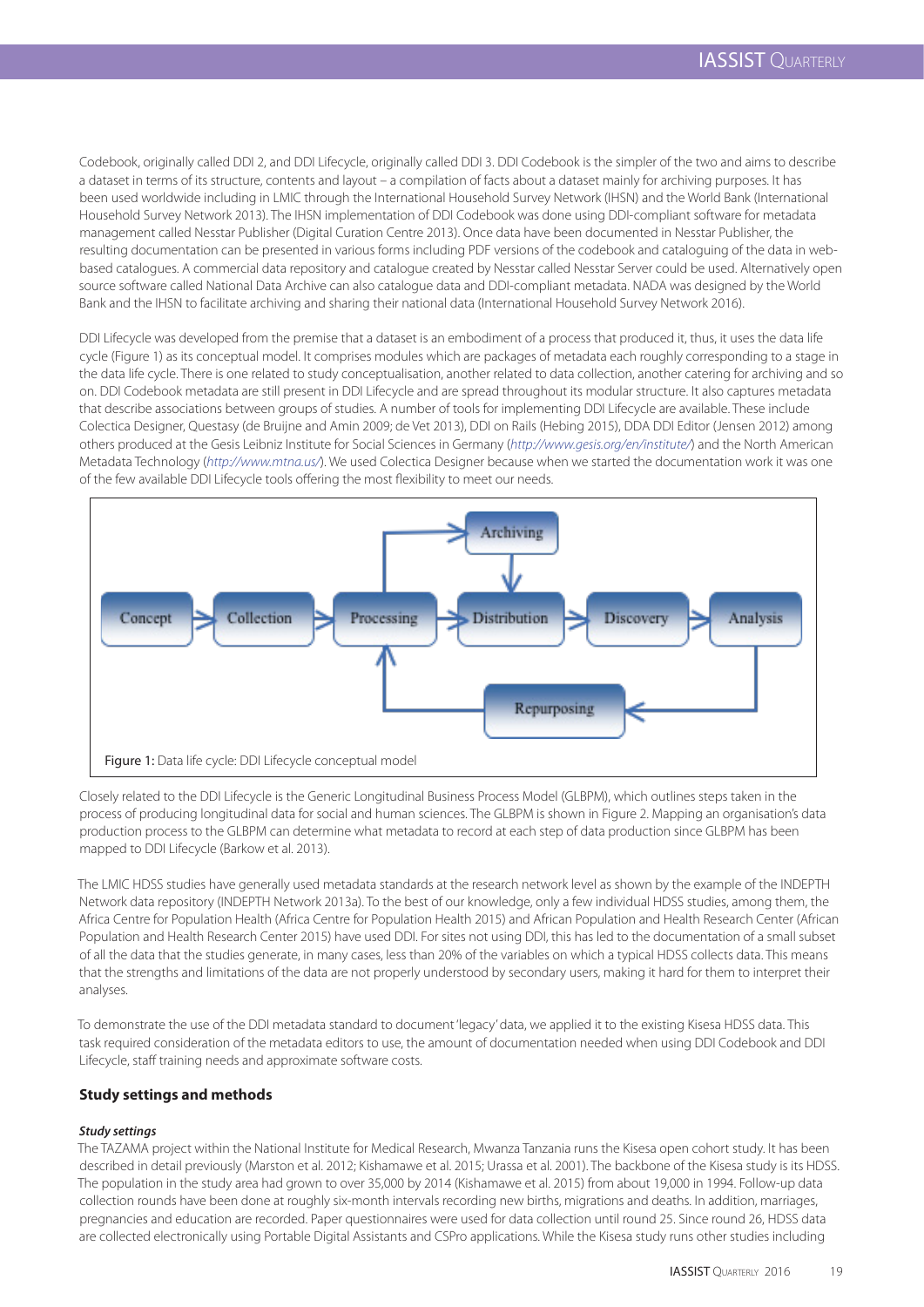## **IASSIST QUARTERLY**



Figure 2: Generic Longitudinal Business Process Model

cause of death analysis and HIV serological studies, we focus on describing the documentation of the HDSS, which provides the sampling frame for all the nested TAZAMA studies. Once the HDSS documentation is understood, it will be easier to apply the principles to the studies that rely on the HDSS. The HDSS component is implemented in broadly similar ways across a range of studies (Sankoh and Byass 2012) so such studies can relate to the Kisesa experiences.

## *Study methods*

The data production process involved in the implementation of a typical HDSS data collection round in Kisesa is illustrated in Figure 3. At the top is the data evaluation and analysis phase prior to an HDSS round. Going clockwise, we have the planning and preparation phase followed by activities related to fieldwork, while the last box shows the steps related to office data processing, storage and dissemination. Each step was mapped to its closest equivalent within the GLBPM (Barkow et al. 2013). We then used the existing mapping from GLBPM to DDI Lifecycle (Barkow et al. 2013) to guide us on the likely DDI metadata elements to use for documenting HDSS data.

Once the mapping exercise was completed, we used Nesstar Publisher to produce DDI Codebook and Colectica Designer for DDI Lifecycle. For Nesstar Publisher, we used the IHSN metadata template and the step-by-step guide (Dupriez and Greenwell 2007), while for Colectica Designer we used the information model provided with the Colectica online documentation (Colectica 2015b). The actual documentation was done in three overlapping phases: preparation, data documentation, and creation of an internal data catalogue.

In the preparation phase, we piloted the use of Colectica Designer and Nesstar Publisher. In Colectica Designer, we created an HDSS series as a group within which all the HDSS data from the numerous data collection rounds could be documented. For rounds 26 and 27, a study metadata package was created, using guidance provided by the Colectica user's guide (Colectica 2015a). We gathered and entered foundational metadata including concepts, affiliated organisations and universes for variables, and added metadata pertaining to studylevel, data collection, data processing, dataset and variables. This pilot showed that the levels of training and finances required to do this work using locally recruited staff were not sustainably available for the project. On the other hand, DDI Codebook seemed accessible from both our pilot work and examples from other studies (INDEPTH Network 2013b), and its use was agreed. Two recent graduates from quantitative backgrounds were recruited and trained in the use of Nesstar Publisher – this initial training took two weeks. Data in the project's databases that required documentation was identified and relevant details - lists of the database tables and locations of the databases on the project's servers - recorded.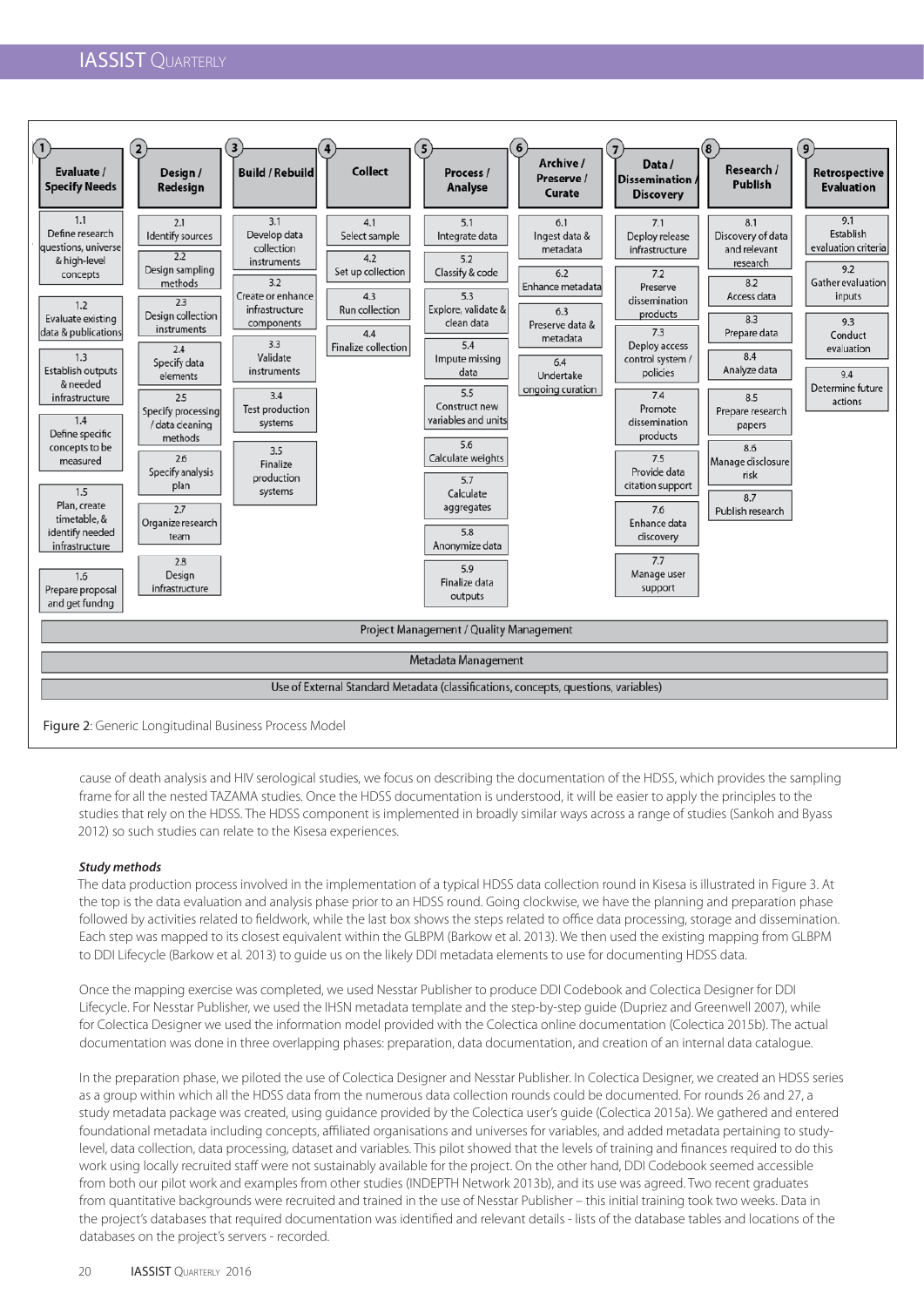

We started the documentation phase by importing the data into Nesstar Publisher where additional metadata were added. Metadata not available in the data files were extracted from questionnaires, ethical clearance documents, funding proposals and other supporting documents and entered manually in Nesstar Publisher. After documentation, we went on to catalogue the data.

Finally, the metadata, data, supporting documents and publications based on the data were brought together into the data catalogue. The DDI Codebook files were transferred from Nesstar Publisher to NADA and we subsequently configured NADA to suit our needs. The design of the catalogue provides for demarcation of collections of the data and their associated documentation – in this case we created a collection dedicated to Kisesa HDSS data.

## **Results**

## *Mapping Kisesa study HDSS data production to GLBPM*

The results of mapping one round of the Kisesa study HDSS data production process onto the GLBPM are presented in Figure 4. The GLBPM steps are shown in square brackets. Figure 4: Kisesa study HDSS Documentation in Nesstar Publisher

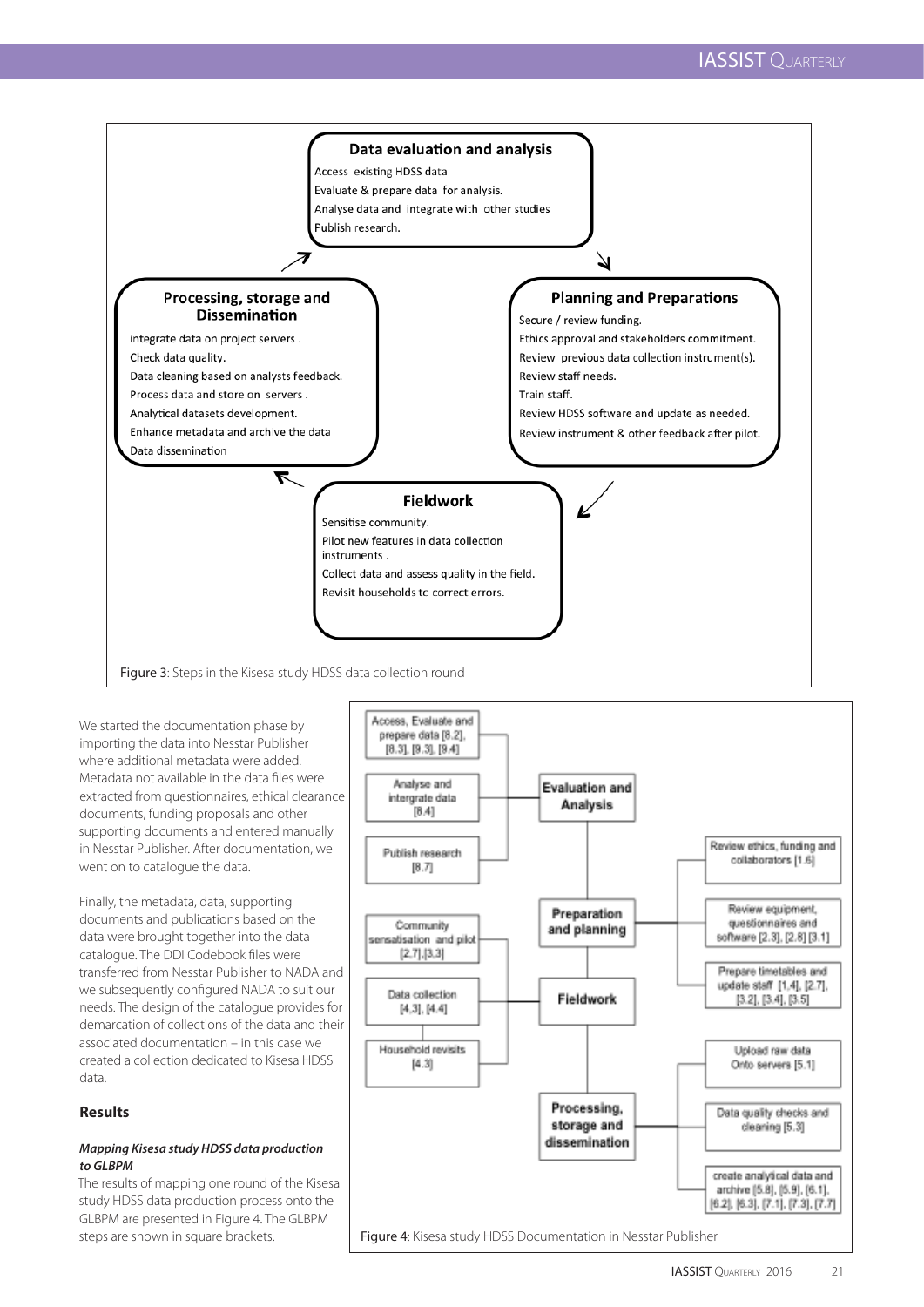The activities within the Evaluation and analysis phase corresponded to the two GLBPM steps Research / publish (8) and Retrospective Evaluation (9). The Preparation and Planning phase corresponded to the GLBPM's first 3 steps which are Evaluate / specify the needs (1), Design / redesign (2) and Build / rebuild (3). The Fieldwork phase corresponded to the Design/ redesign (2), the Build / rebuild (3) and the Collect steps (4). The Processing, Storage and dissemination phase corresponded to the Process / analyse (5), the Archive / preserve and Curate (6) and the Data Dissemination/Discovery (7) steps. Data dissemination is done via the data catalogue at the project offices and through correspondence with the project head for remote access.

In line with the two properties of the GLBPM that it is not exhaustive and non-linear, not all sub-steps were used in the mapping. Of the 53 sub-steps in GLBPM, 28 were found to be relevant to the Kisesa HDSS. The excluded sub-steps fell into 3 broad categories: those that were not supported within the Kisesa data management system, those that were not applicable to the HDSS round under consideration and those that do not apply to the HDSS type of studies. The examples of sub-steps not currently supported include 5.4 – imputing missing data, 7.5 – support for data citation, and 7.6 enhance data discovery, among others. Most of the sub-steps in step 1 mainly applied to the initial census and first follow-up round of the HDSS and were not frequently revisited in the subsequent rounds of the study. Since the HDSS involves the entire population within a geographically demarcated area, it does not apply any sampling so the sampling and weighting sub-steps are not applicable.

#### *Implementation of DDI in Nesstar Publisher and Colectica Designer*

Table 1 contains counts of some of the main items involved in the documentation of Kisesa study HDSS data. This gives an idea of the scale of the documentation involved.

| Item                         | Quantity       |
|------------------------------|----------------|
| HDSS data collection rounds  | 27             |
| Data files                   | 38             |
| Questionnaires               | 27             |
| Computer Assisted Interviews | $\overline{2}$ |
| Paper Questionnaires         | 25             |
| Variables <sup>5</sup>       | 1216           |

Table 1: Counts of items involved in the documentation of Kisesa HDSS

We had completed data documentation for 27 HDSS rounds at the time of writing. Starting from the baseline round to round 20, there is one data file per round. Rounds 21 onwards have either two or three data files for each round, with one file holding household-level data and the other holding individual household members' data. In round 26, the questionnaire comprises a hierarchical set of 36 householdlevel questions and 53 individual-level questions, generating 41 and 67 variables respectively in the household and individual data files, including derived and administrative variables. In round 27 there are 54 household-level questions and 104 individual level questions, generating 62 and 118 variables respectively. In developing the metadata repository, we extracted data from MS Access and SQL Server databases into Stata 12. Within Stata, we added notes, variable and value labels as needed. The resulting Stata files were then imported into Nesstar Publisher and Colectica Designer (only two rounds, 26 and 27 for pilot). Some metadata were automatically extracted from the Stata files: categories, codes, variable names and labels, data file and variable notes. We compiled counts of the metadata items we considered to be important for HDSS. The results are given in Table 2. The four broad categories into which we classified the metadata are foundational, study level, data collection-related and datasets metadata. Universes were identified both at study and variable levels. In Nesstar Publisher, even in cases where a number of variables shared the same universe, that universe had to be entered for each variable due to lack of mechanisms for reuse of metadata. This is a limitation of DDI Codebook not of Nesstar Publisher. In contrast, in Colectica Designer, we entered each unique universe once and referred to that universe each time it applied, which explains why there are many more universes in Nesstar Publisher than in Colectica Designer. The ability to reuse metadata across studies meant we only needed 2 additional universes during documentation of round 27, since most of them had been entered in round 26. Reuse of metadata also led to the reduction in categories, codes, concepts and organisations that needed to be entered for round 27 for Colectica Designer. Categories and codes were automatically extracted from Stata files but the concepts, universes and organisations had to be entered manually. Automatically extracted foundational metadata contributed 38 per cent of all the foundational metadata needed in Nesstar Publisher and about 60 per cent of the foundational metadata in Colectica Designer.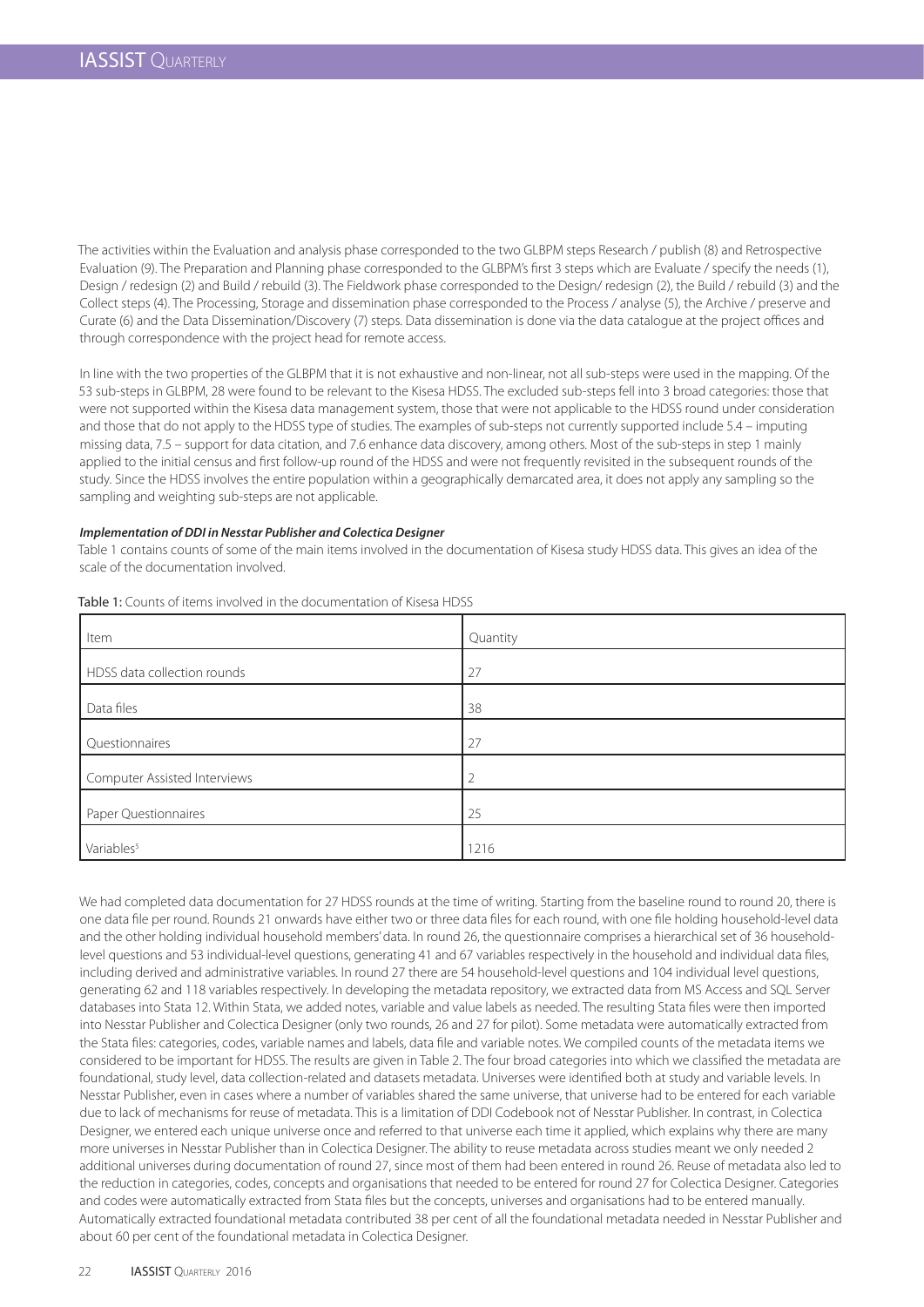|                                          | Round 026                                                         |           | Round 027 |                                      |
|------------------------------------------|-------------------------------------------------------------------|-----------|-----------|--------------------------------------|
|                                          | <b>NP</b>                                                         | Colectica | <b>NP</b> | Colectica                            |
| <b>Foundational metadata</b>             |                                                                   |           |           |                                      |
| <b>Universes</b>                         | 108                                                               | 15        | 180       | 2 (15 referenced from round 26)      |
| Categories                               | 41                                                                | 32        | 67        | 8 (32 referenced from round 26)      |
| Codelists                                | 41                                                                | 32        | 67        | 8 (32 referenced from round 26)      |
| Concepts                                 | 14                                                                | 14        | 16        | 2 (14 referenced from round 26)      |
| Organisations                            | 12                                                                | 12        | 12        | All 12 referenced from round 26      |
| Automatically entered                    | 81                                                                | 62        | 134       | 16                                   |
| Study-level metadata                     |                                                                   |           |           |                                      |
| <b>HDSS studies Group</b>                |                                                                   | 53        |           |                                      |
| Each HDSS Round                          | 41                                                                | 49        | 41        | 37 (12 referenced from round 26)     |
| Automatically entered                    |                                                                   |           |           |                                      |
| Data Collection metadata                 |                                                                   |           |           |                                      |
| Methodology                              | 4                                                                 | 5         | 4         | 5                                    |
| Instrument                               | 11                                                                | 1237      | 11        | 331 (1233 referenced from round 26)  |
| <b>Collection events</b>                 | 5                                                                 | 8         | 5         | 7 (1 referenced from round 26)       |
| Data Processing                          | Attach batch edit programs as external resources/ other materials |           |           |                                      |
| Automatically entered                    |                                                                   |           |           |                                      |
| Datasets metadata                        |                                                                   |           |           |                                      |
| Dataset                                  | 20                                                                | 20        | 20        | 20                                   |
| Variables                                | 2808                                                              | 2160      | 4680      | 2090 (1512 referenced from round 26) |
| Automatically entered                    | 1404                                                              | 432       | 2054      | 720                                  |
| <b>Total automatically entered items</b> | 1485                                                              | 494       | 2188      | 736                                  |
| Total number of metadata items           | 3105                                                              | 3637      | 5103      | 2212                                 |

Table 2: Nesstar Publisher (NP) and Colectica Designer (Colectica) documentation

Regarding Study-level metadata, DDI Codebook does not have the concept of grouping studies so we had no counts of metadata items for Nesstar Publisher in Table 2 in the "HDSS studies group" row. In Colectica Designer studies are grouped together in what is called a Series. We put the HDSS rounds together in an HDSS series, documenting each round as a separate study. The amounts of metadata required for HDSS at study level are comparable for Nesstar Publisher and Colectica Designer. There was little reuse of study-level metadata across studies as most of the metadata provided at study-level are specific to the particular study.

The data collection section is the one where a lot more metadata are provided for in DDI Lifecycle compared to DDI Codebook. Methodology description and collection events had similar metadata requirements for both Nesstar Publisher and Colectica Designer. However DDI Lifecycle provides far more metadata and structure related to instrument description. It was possible for us to build digital versions of HDSS paper questionnaires or CSPro data entry applications for rounds 26 and 27 from Colectica Designer. The paper questionnaires that we built were similar to the ones that would have been used during the actual data collection if rounds 26 and 27 had used paper questionnaires. However, the data collection applications for CSPro generated by Colectica Designer did not represent their final state, and more work would need to be done to include loops and skips as there are no inbuilt functions to do these in CSPro so they are implemented using user-defined functions. DDI Codebook mainly provides textual description and bibliographic information for a questionnaire, thus there are few metadata elements for HDSS questionnaire documentation in Nesstar Publisher.

The Datasets metadata section is divided into metadata relating to a dataset as a whole and variable-level metadata. This is where we entered most of the metadata in Nesstar Publisher. In both Colectica Designer and Nesstar Publisher, variables within a given data file are linked to their source questions where applicable. The same source questions entered during instrument development are referred to in Colectica Designer.

Here we also see comparable amounts of metadata between Nesstar Publisher and Colectica Designer in round 26 and due to metadata reuse, fewer items are needed for round 27 in Colectica Designer, mainly to cater for variables not present in round 26. We distinguished between metadata that editors automatically extracted and those that we manually entered. In round 26, 48% of the metadata were automatically entered from Stata files for Nesstar Publisher and 20% for Colectica Designer. Round 27 had a similar percentage of automatically extracted metadata in Nesstar Publisher (44%) while in Colectica designer automatically extracted metadata went up to 34%.

Further details on staff training needs and the software costs are shown in Table 3. (page 28).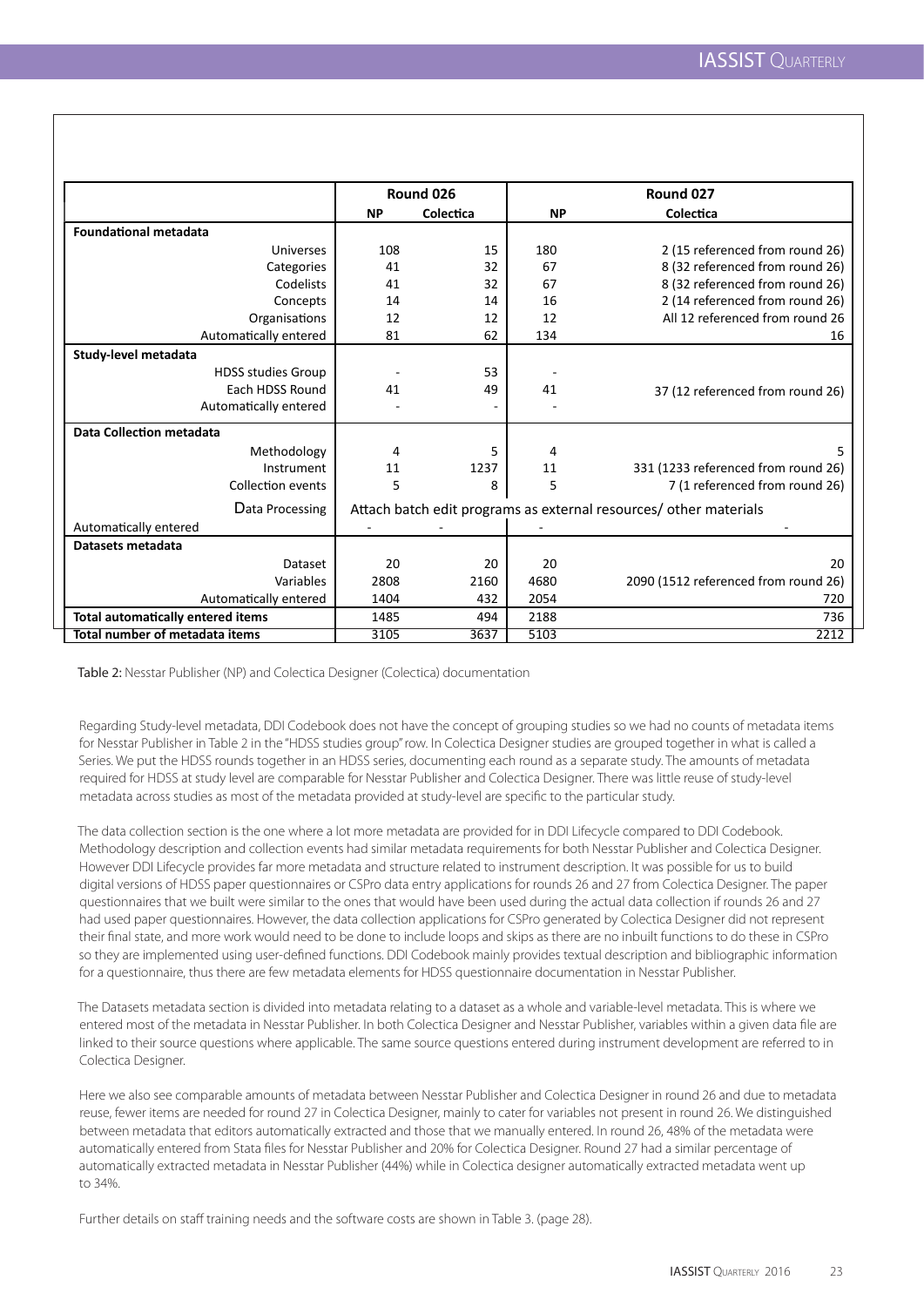|                                                                    | <b>Nesstar Publisher</b>                                                                                                   | <b>Colectica Designer</b>                                                                                                                                  |
|--------------------------------------------------------------------|----------------------------------------------------------------------------------------------------------------------------|------------------------------------------------------------------------------------------------------------------------------------------------------------|
| Pages of documentation in<br>user manual read by                   |                                                                                                                            |                                                                                                                                                            |
| documentalist                                                      | 80 pages                                                                                                                   | 100 pages                                                                                                                                                  |
| Pages of training material<br>prepared for metadata entry<br>staff | PowerPoint presentations - 80 slides,<br>30 pages Handbook.                                                                | Handbook under development - 40 pages<br>Power point presentations - 250 slides                                                                            |
| Self-study time and courses<br>taken by documentalist              | 1 - 2 months initial Self-study - IHSN<br>toolkit, Nesstar Publisher user's guide<br>and DDI codebook online documentation | 1 week DDI lifecycle Training and<br>One day DDI / Colectica Workshop<br>4 - 6 months DDI Lifecycle self-study and<br>practical work in Colectica Designer |
| Time taken to train metadata                                       |                                                                                                                            |                                                                                                                                                            |
| entry staff                                                        | 2 weeks initial, 3 months during work                                                                                      | Not done                                                                                                                                                   |
|                                                                    |                                                                                                                            | Colectica Designer<br>Monthly license - US \$65 per seat (logged in<br>user)                                                                               |
| Cost of metadata preparation                                       |                                                                                                                            | Annual license - US \$59 per month                                                                                                                         |
| software                                                           | Nesstar Publisher - Free                                                                                                   | Perpetual license - US \$2000 per seat                                                                                                                     |
| Cost of archiving service                                          | NADA - free<br>Nesstar Server - commercial fee not<br>specified on website                                                 | Colectica Repository<br>US \$5000 - US \$74000 depending on selected<br>options                                                                            |

Table 3: Training materials and software costs

The documentalist used a combination of short courses and self-study of online resources to get started with DDI and its metadata editors. Knowledge of DDI Codebook and Nesstar Publisher was acquired using the IHSN resources in form of a toolkit comprising sample documentation in Nesstar Publisher and a step-by-step DDI Codebook documentation guide (Dupriez and Greenwell 2007). In addition, the DDI Codebook online documentation on the DDI Alliance website<sup>6</sup> was used. For Colectica Designer, the documentalist attended a one-week introduction to DDI Lifecycle course, and a one-day introduction to DDI Lifecycle and Colectica course. In addition, he spent between 4 to 6 months of self-study of DDI Lifecycle resources available on the DDI Alliance website mainly in the form of DDI Lifecycle documentation, conference presentations and working papers. Parallel to that, practical activities were also carried out in Colectica Designer.

To prepare metadata entry staff, we spent two weeks on initial Nesstar Publisher training. It then took 3 months of close supervision to get them comfortably working independently. Regarding software costs, Nesstar Publisher is available for free while Colectica is commercial software with pricing at the time of writing as given in Table 3.

Most of the online resources were accessible to the documentalist but difficult to understand for metadata entry staff at our disposal. The documentalist made the online resources that he had accessed available to the metadata entry team with follow up explanations to help them understand the content.

## **Discussion**

We investigated the implementation of DDI on the existing Kisesa HDSS data. In particular, we paid attention to the identification of the steps involved in the Kisesa HDSS data production and their relationship to the GLBPM, the choice of DDI tools to use, the amount of metadata to be entered, the staff training needed and the software costs involved. We used Nesstar Publisher and Colectica Designer as our DDI Codebook and DDI Lifecycle tools respectively.

Our first finding is that the number of metadata items that had to be entered in Nesstar Publisher and in Colectica Designer were comparable when an HDSS round was documented from scratch. Documenting a subsequent round reduced the amount of metadata entry drastically in Colectica Designer due to reuse of metadata from the earlier round. This is supported by the fact that we needed to enter 3105 items in Nesstar Publisher and 3637 items in Colectica Designer when we documented round 26 from scratch. Round 27 required 5103 in Nesstar Publisher and 2212 in Colectica Designer.

Our second finding is that though the metadata editors automatically extracted some metadata from the Stata files we used, we still had to manually enter the majority of the metadata in both Colectica Designer and Nesstar Publisher. This is supported by the observation that metadata automatically extracted from Stata files for round 26 catered for 48% of the metadata entered in Nesstar Publisher while it was about 14% for Colectica Designer. In round 27 it was 43% and 33% respectively. In each case we still had to manually enter more than half of the metadata that we considered necessary.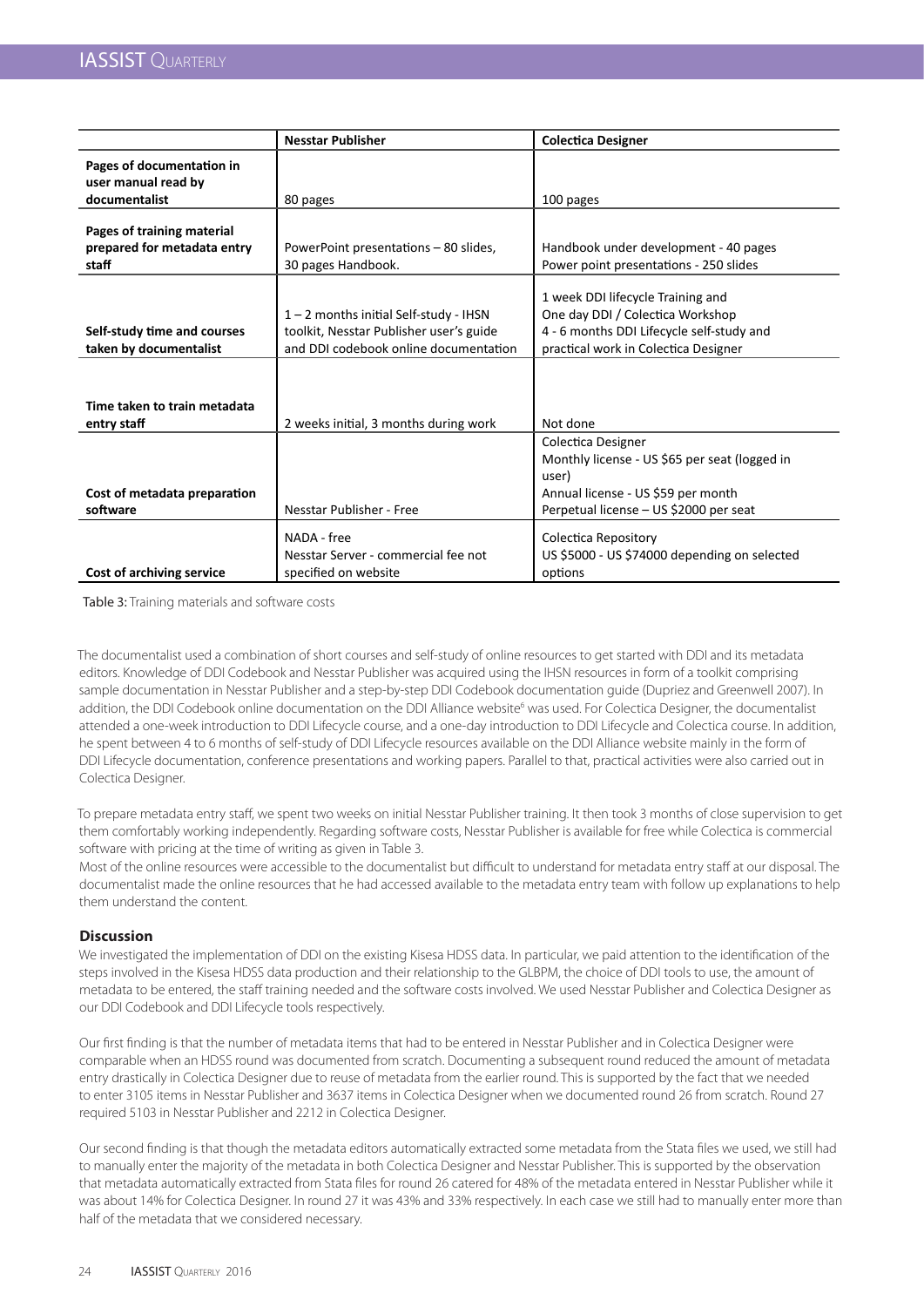Our third finding is that more staff training and stiffer financial demands were required to implement Colectica Designer than Nesstar Publisher. This is supported by the time taken to get the training done for the staff and the reported software costs. The documentalist spent about 2 months of initial study of DDI Codebook, the IHSN toolkit and the Nesstar Publisher user's manual before embarking on the preparation of training materials for metadata entry staff. It then took another one to two months to get the training material ready. For comparison, Colectica Designer took a week of formal training by DDI Alliance-affiliated DDI Lifecycle developers, an introduction to Colectica pre-conference workshop and 4 – 6 months of online DDI Lifecycle resources searching and study. Concurrent to the self-study, the documentalist was having practical sessions learning the Colectica Designer software. With respect to costs, Nesstar Publisher and the NADA software are free, whereas Colectica Designer is commercial and so are the Colectica repository and portal (the data and metadata storage system and its web application for cataloguing the data).

Regarding the mapping of the Kisesa HDSS data production process, we mapped this process to 28 sub-steps of the GLBPM. The GLBPM sub-steps we did not use are in one of the three categories: not supported within the Kisesa HDSS data production process, not suitable for the round of HDSS under consideration or not applicable to the HDSS type of studies. This mapping helped to describe the Kisesa HDSS data production process in a standardised and coherent manner.

We faced some challenges during the mapping. For some activities, we could not find the exact sub-steps to map them to. The mapping also required input from a wide range of staff involved in the data production process who often could not give immediate response as they needed to first study the GLBPM. In those cases we made efforts to gather their understanding of the steps they were responsible for and we centrally mapped their feedback onto the GLBPM. This procedure is in contrast to that used by another study that worked on a similar mapping but to a different reference model (Ausborn, Rotondo, and Mulcahy 2014). Gathering input from staff on their responsibility and then mapping centrally takes away the need for the concerned staff to understand GLBPM. The generic tools for data documentation that we used, arguably among the best currently available, still involve a lot of manual entry of metadata and parsing through free-text documents, in the form of questionnaires, protocols or reports, in search of study-level metadata, involved organisations, the concepts being measured and so on. This requires trained documentation personnel who understand DDI, especially if DDI Lifecycle is to be produced, having necessary skills to work out study concepts from proposals, questionnaires and publications. This does not mean that the DDI Lifecycle standard is unsuitable, however; it just means that its complexity makes it difficult to use generic tools for most of the steps within the GLBPM. In practice, HDSS studies clearly do not need to leverage most of the additional features of DDI Lifecycle; however, there are some parts of the standard that would be advantageous (referenceability, versioning and comparison, for example). The generic tools seem to be most useful once the DDI content has been created. This seems to suggest that a sensible next step would be to consider development of bespoke software solutions, funds permitting. The bespoke tools would cover the parts of the documentation process that involve manual metadata entry. Much of the Data Dissemination and Discovery (step 7 in the GLBPM) could be supported by using the generic tools. The question of generic versus bespoke tooling therefore needs to be explored for each of the other process steps in the GLBPM.

We have only considered two metadata editors but there are other DDI Lifecycle editors in development that are free -- for example, DDI on Rails (Hebing 2015), the Danish Data Archive's DdiEditor (Jensen 2012) and Questasy (de Bruijne and Amin 2009). It would be worthwhile to carry out a more extensive exploration of the wider range of tools to see if any of the ones we did not consider would offer distinct advantages in the documentation of HDSS data. We chose Colectica Designer over the others as it was arguably the most generic at the time we were starting our documentation work. Questasy, which was originally designed for the CentERdata at Tilburg University in the Netherlands, is now being developed further to make it more generic (Edwin de Vet, scientific programmer at CentERdata, personal communication). DDI on Rails was not yet available when we started.

Other HDSS studies have taken this route of documenting their existing HDSS data using DDI Codebook. These include the Africa Centre (AC) for Health and Population Research in South Africa (Dr. Kobus Herbst, personal communication) and the Africa Population and Health Research Centre (APHRC) in Nairobi, Kenya (APHRC, 2014). These two studies are larger than the Kisesa study, covering populations of 85,000 (Tanser et al. 2008) and 65,000 (Beguy et al. 2015) respectively compared to Kisesa's 35,000. The AC HDSS currently acts as a platform for 5 research programmes; each with its own sub-studies. Since its inception in 2002, the APHRC has had more than 15 projects, using its HDSS as a platform, compared to 4 sub-studies in Kisesa. They are also better resourced in terms of IT and programming staff, compared to Kisesa. But even with this level of sophistication they have not yet adopted the more advanced technology offered by the DDI Lifecycle approach, which has hitherto been used only by studies in more developed countries, such as the MIDUS study in the USA (Radler, Iverson, and Smith 2013), the CLOSER project in the UK (Gierl and Johnson 2012), Statistics Denmark (Nielsen, Iverson, and Smith 2013), and Statistics New Zealand (Brown et al. 2012). It would appear that this technology will not be rapidly adopted by HDSS in LMIC.

One important finding, which was not part of the original remit of this investigation, is awareness of how much harder it is to include in the study documentation a questionnaire that has been developed for collecting data on an electronic device rather than on paper. HDSS, which moved to electronic data collection using specialist software like CSPro, need to be aware that for documentation purposes they need to develop paper versions of the questionnaire for explanatory purposes, or supply the code and its interpretation (e.g., as screen shots) as part of the documentation package.

## **Summary**

In summary, our study shows that at least for a typical African HDSS, it is not so much the difference in the amount of metadata to be entered but rather, the staff training requirements and the software costs that producers should consider when deciding between DDI Codebook and DDI Lifecycle. If available staff expertise is capable of learning and implementing DDI Lifecycle, an HDSS could directly start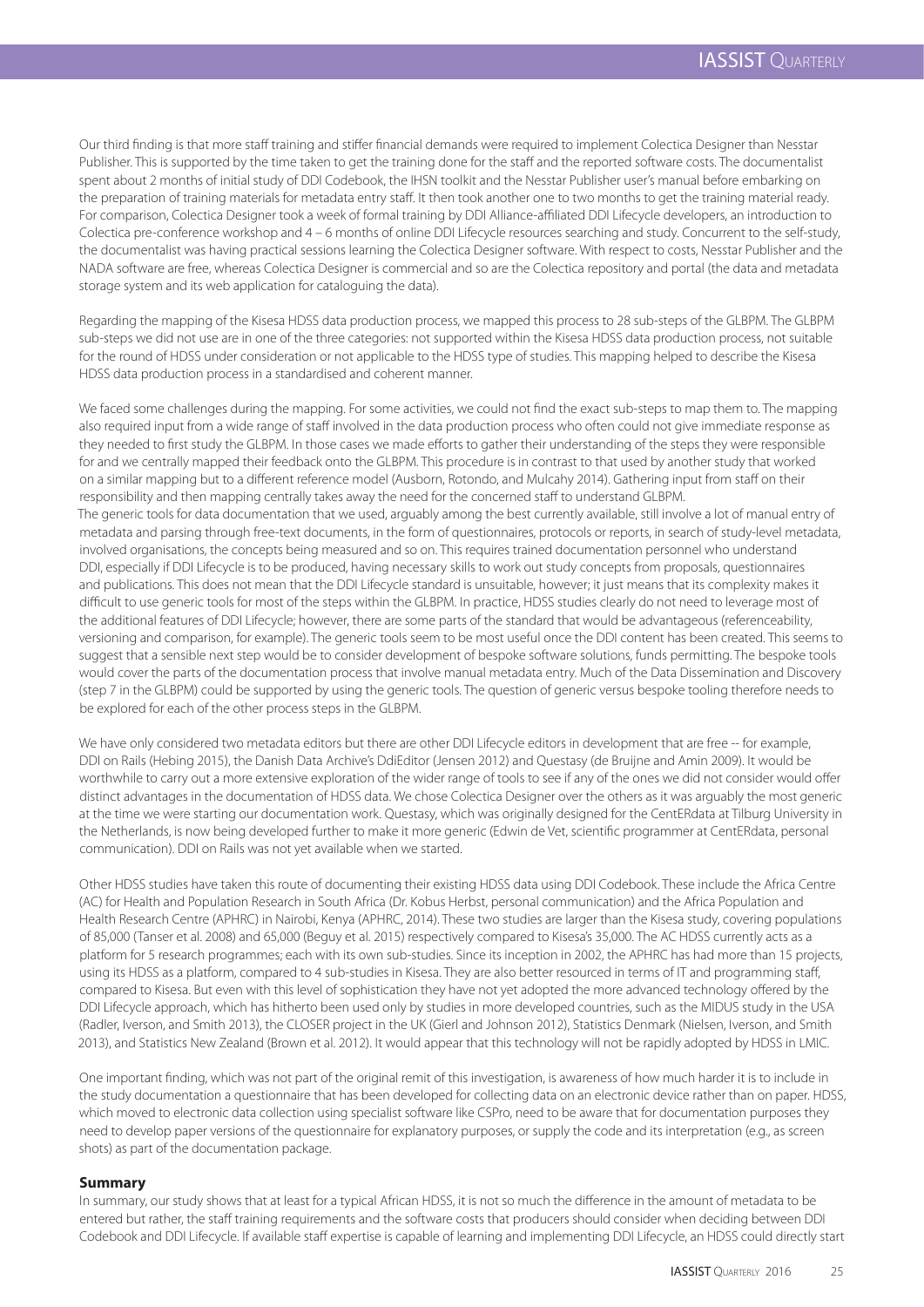with DDI Lifecycle; otherwise, they would better start with DDI Codebook and then move on to DDI Lifecycle at a later stage. The Kisesa study is used as an example but the general principles would apply to other African HDSS studies.

#### **References**

Africa Centre for Population Health. 2015. 'Research Data Management Platform'. *http://www.africacentre.ac.za/index.php/data-research-manag ement*.

African Population and Health Research Center. 2015. 'Central Data Catalog'. *http://aphrc.org/catalog/microdata/index.php/catalog*.

- Ausborn, Scot, Julia Rotondo, and Tim Mulcahy. 2014. 'Mapping the General Social Survey to the Generic Statistical Business Process Model: NORC's Experience'. IASSIST QUARTERLy, 21.
- Barkow, Ingo, William Block, Jay Greenfield, Arofan Gregory, Marcel Hebing, Larry Hoyle, and Wolfgang Zenk-möltgen. 2013. 'GENERIC LONGITUDINAL BUSINESS PROCESS MODEL DDI Working Paper Series - Longitudinal Best Generic Longitudinal Business Process Model'. Business, 1–26.
- Beguy, Donatien, Patricia Elung'ata, Blessing Mberu, Clement Oduor, Marylene Wamukoya, Bonface Nganyi, and Alex Ezeh. 2015. 'HDSS Profile: The Nairobi Urban Health and Demographic Surveillance System (NUHDSS)'. International Journal of Epidemiology, dyu251.
- Brown, Adam, Jeremy Iverson, Dan Smith, and Sally Vermaaten. 2012. 'Powering Official Statistics at Statistics New Zealand with DDI-L and Colectica: A Case Study'. In . *http://www.eddi-conferences.eu/ocs/index.php/eddi/eddi12/paper/view/42*.

Colectica. 2015a. 'Colectica — Colectica 5.1 Documentation'. *http://docs.colectica.com/*.

———. 2015b. 'Colectica Information Model — Colectica 5.1 Documentation'. *http://docs.colectica.com/introduction/information-model/*.

de Bruijne, Marika, and Alek Amin. 2009. 'Questasy: Online Survey Data Dissemination Using DDI 3'. IASSIST Quarterly 33 (Spring): 10–15.

de Vet, Edwin. 2013. 'Update on Questasy, a Data Dissemation Tool Based on DDI3'. In EDDI13–5th Annual European DDI User Conference. *http:// www.eddi-conferences.eu/ocs/index.php/eddi/EDDI13/paper/view/71*.

Desai, Meghna, Ann M Buff, Sammy Khagayi, Peter Byass, Nyaguara Amek, Annemieke van Eijk, Laurence Slutsker, John Vulule, Frank O Odhiambo, and Penelope A Phillips-Howard. 2014. 'Age-Specific Malaria Mortality Rates in the KEMRI/CDC Health and Demographic Surveillance System in Western Kenya, 2003–2010'.

Digital Curation Centre. 2013. 'Nesstar | Digital Curation Centre'. June 12. *http://www.dcc.ac.uk/resources/external/nesstar*.

Dupriez, Olivier, and Geoffrey Greenwell. 2007. 'Quick Reference Guide for Data Archivists'. *http://www.ihsn.org/home/node/544*.

Ghys, Peter D, Basia Zaba, and Maria Prins. 2007. 'Survival and Mortality of People Infected with HIV in Low and Middle Income Countries: Results from the Extended ALPHA Network.' AIDS (London, England) 21 Suppl 6 (November): S1–4. *doi:10.1097/01.aids.0000299404.99033.bf*.

- Gierl, Claude, and Jon Johnson. 2012. '70 Years of UK Birth Cohort Data into DDI Lifecycle?' In EDDI12–4th Annual European DDI User Conference. *http://www.eddi-conferences.eu/ocs/index.php/eddi/eddi12/paper/view/38*.
- Hallett, Timothy B, Basia Zaba, Jim Todd, Ben Lopman, Wambura Mwita, Sam Biraro, Simon Gregson, J Ties Boerma, and Alpha Network. 2008. 'Estimating Incidence from Prevalence in Generalised HIV Epidemics: Methods and Validation'. PLoS Med 5 (4): e80.

Hebing, Marcel. 2015. 'A Metadata-Driven Approach to Panel Data Management and Its Application in DDI on Rails'.

INDEPTH Network. 2002. Population, Health and Survival at INDEPTH Sites. International Development Research Centre.

International Household Survey Network. 2013. 'Mission and Objectives | IHSN'. *http://www.ihsn.org/home/content/about/objectives*.

———. 2016. 'Microdata Cataloging Tool (NADA) | IHSN'. *http://www.ihsn.org/home/software/nada*.

Jensen, Jannik. 2012. 'DdiEditor'. In EDDI12–4th Annual European DDI User Conference.

- Kishamawe, Coleman, Raphael Isingo, Baltazar Mtenga, Basia Zaba, Jim Todd, Benjamin Clark, John Changalucha, and Mark Urassa. 2015. 'Health & Demographic Surveillance System Profile: The Magu Health and Demographic Surveillance System (Magu HDSS)'. International Journal of Epidemiology, dyv188.
- Marston, Milly, Denna Michael, Alison Wringe, Raphael Isingo, Benjamin D Clark, Aswile Jonas, Julius Mngara, et al. 2012. 'The Impact of Antiretroviral Therapy on Adult Mortality in Rural Tanzania'. Tropical Medicine & International Health 17 (8): e58—-e65. *doi:10.1111/j.1365-3156 .2011.02924.x*.
- Ndirangu, James, Marie-Louise Newell, Claire Thorne, and Ruth Bland. 2011. 'Treating HIV-Infected Mothers Reduces under 5 Years of Age Mortality Rates to Levels Seen in Children of HIV-Uninfected Mothers in Rural South Africa.' Antiviral Therapy 17 (1): 81–90.
- Nielsen, Mogens, Jeremy Iverson, and Dan Smith. 2013. 'Standardized Quality Declarations with DDI, SDMX, and Colectica'. In .
- Porter, Kholoud, and Basia Zaba. 2004. 'The Empirical Evidence for the Impact of HIV on Adult Mortality in the Developing World: Data from Serological Studies.' AIDS 18 Suppl 2 (suppl 2): S9-S17.
- Radler, Barry, Jeremy Iverson, and Dan Smith. 2013. 'Applying DDI to a Longitudinal Study of Aging'. In North American Data Documentation Initiative Conference (NADDI 2013), University of Kansas, Lawrence, Kansas.
- Rasmussen, Karsten Boye, and Grant Blank. 2007. 'The Data Documentation Initiative: A Preservation Standard for Research.' Archival Science 7 (1): 55–71.
- Sankoh, Osman, and Peter Byass. 2012. 'The INDEPTH Network: Filling Vital Gaps in Global Epidemiology'. International Journal of Epidemiology 41 (3): 579–588.
- Sankoh, Osman, David Sharrow, Kobus Herbst, Chodziwadziwa Whiteson Kabudula, Nurul Alam, Shashi Kant, Henrik Ravn, Abbas Bhuiya, Le Thi Vui, and Timotheus Darikwa. 2014. 'The INDEPTH Standard Population for Low-and Middle-Income Countries, 2013'. Global Health Action 7.
- Streatfield, P Kim, Wasif A Khan, Abbas Bhuiya, Syed MA Hanifi, Nurul Alam, Eric Diboulo, Ali Sié, et al. 2014. 'Malaria Mortality in Africa and Asia: Evidence from INDEPTH Health and Demographic Surveillance System Sites'. Global Health Action 7: 10.3402/gha.v7.25369. *doi:10.3402/gha.v7 .25369*.
- Tanser, Frank, Victoria Hosegood, Till Bärnighausen, Kobus Herbst, Makandwe Nyirenda, William Muhwava, Colin Newell, Johannes Viljoen, Tinofa Mutevedzi, and Marie-Louise Newell. 2008. 'Cohort Profile: Africa Centre Demographic Information System (ACDIS) and Population-Based HIV Survey'. International Journal of Epidemiology 37 (5): 956–62.